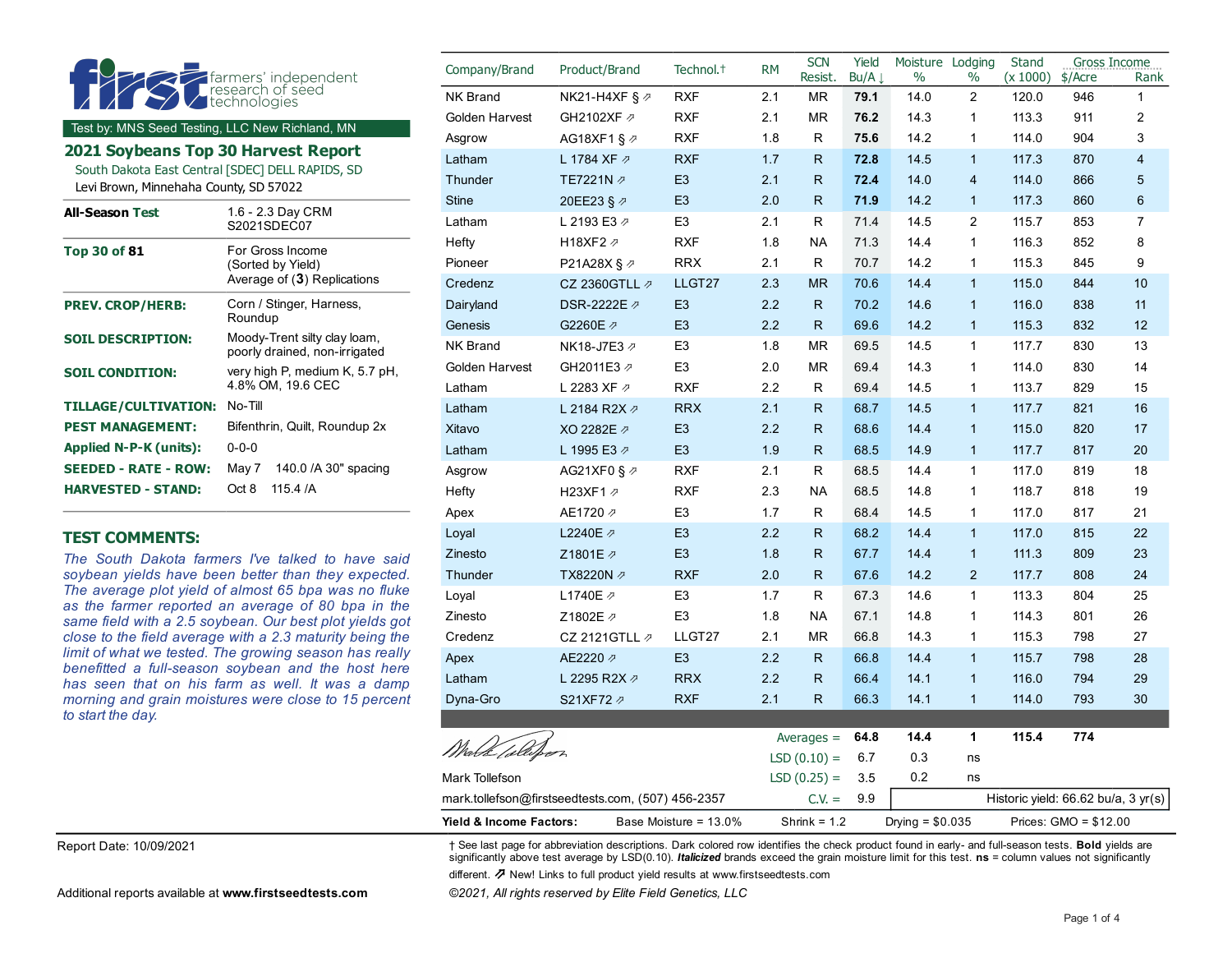# †farmers' independent<br>|research of seed<br>|technologies

**2021 Soybeans - South Dakota East Central [ SDEC ]** 

## **Weather Conditions Summary at DELL RAPIDS, SD Weather Data Retrieved: 10/09/2021**



<sup>\*</sup> First monthly total starts on the date 14 days prior to planting and final monthly total ends on the harvest date. Monic was the computation and the computation and the computation provider all environment in the computa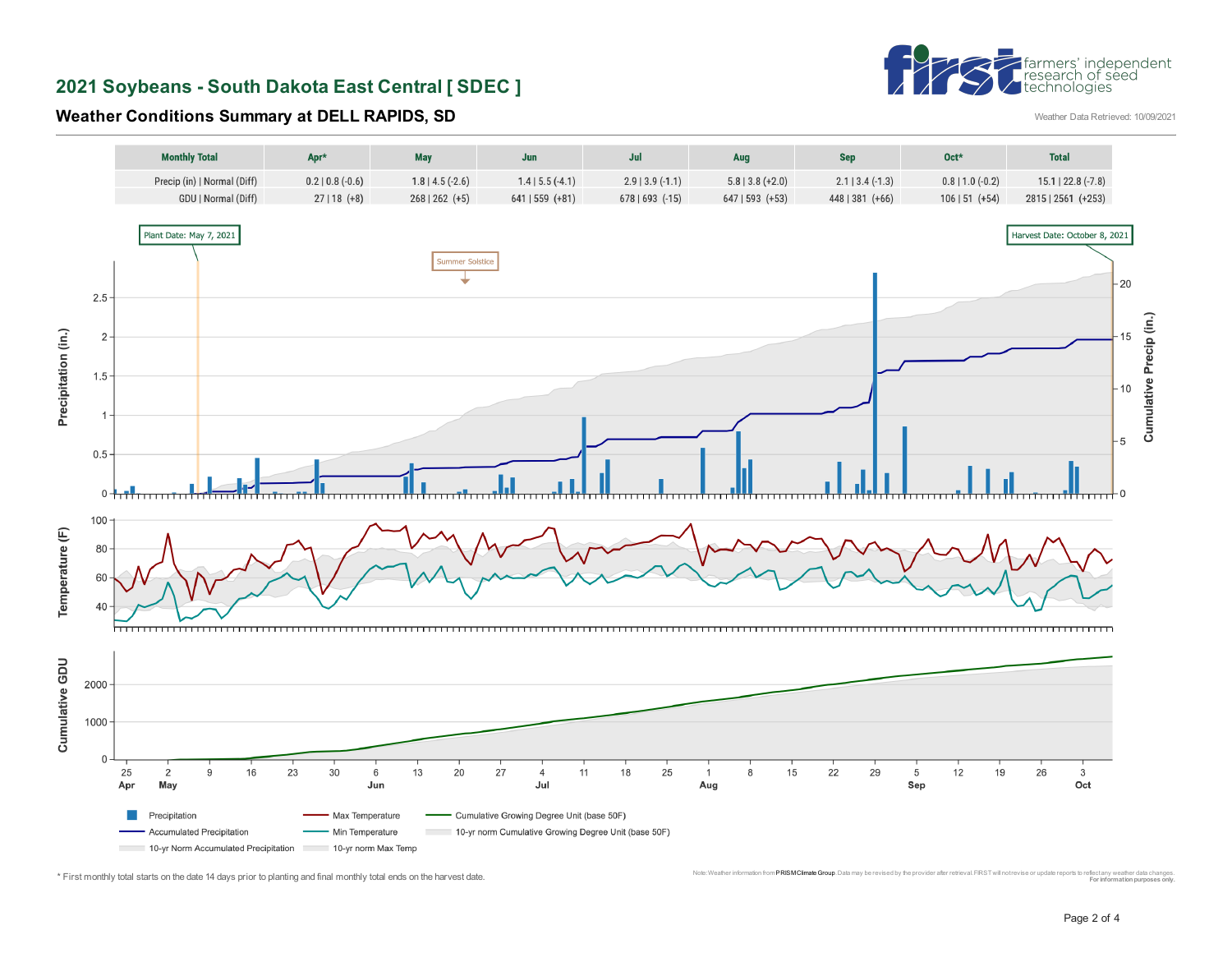## **2021 Soybeans - South Dakota East Central [ SDEC ]**



## **All-Season Test Products (81 Total)**

| <b>Company/Brand</b>  | <b>Product/Brand</b> | <b>Technology</b> | <b>SCN</b>   | <b>RM</b> | <b>Seed Treat.</b> | Company/Brand   | <b>Brand/Product</b>                                                                                      | <b>Technology</b>  | <b>SCN</b>   | <b>RM</b> | <b>Seed Treat.</b>      |
|-----------------------|----------------------|-------------------|--------------|-----------|--------------------|-----------------|-----------------------------------------------------------------------------------------------------------|--------------------|--------------|-----------|-------------------------|
| Apex                  | AE1720               | E <sub>3</sub>    | $\mathsf{R}$ | 1.7       | CMBV.SA            | .atham          | L 2049 E3                                                                                                 | E <sub>3</sub>     | $\mathsf{R}$ | 2.0       | SS+, SA                 |
| Apex                  | AE1920               | E <sub>3</sub>    | R            | 1.9       | CMBV, SA           | Latham          | L 2184 R2X                                                                                                | <b>RRX</b>         | R            | 2.1       | SS+, SA                 |
| Apex                  | AE1930               | E <sub>3</sub>    | R            | 1.9       | CMBV, SA           | .atham          | L 2193 E3                                                                                                 | E <sub>3</sub>     | R            | 2.1       | SS+, SA                 |
| Apex                  | AE2020               | E <sub>3</sub>    | $\mathsf{R}$ | 2.0       | CMBV, SA           | .atham          | L 2283 XF                                                                                                 | <b>RXF</b>         | $\mathsf{R}$ | 2.2       | SS+, SA                 |
| Apex                  | AE2220               | E <sub>3</sub>    | R            | 2.2       | CMBV, SA           | .atham          | L 2295 R2X                                                                                                | <b>RRX</b>         | $\mathsf R$  | 2.2       | SS+, SA                 |
| Asgrow                | AG18XF1 §            | <b>RXF</b>        | R            | 1.8       | Untreated          | -atham          | L 2379 E3                                                                                                 | E <sub>3</sub>     | R            | 2.3       | SS+, SA                 |
| Asgrow                | AG21XF0 §            | <b>RXF</b>        | ${\sf R}$    | 2.1       | ACi, IL            | _oyal           | L1740E                                                                                                    | E3                 | $\mathsf{R}$ | 1.7       | CMBV, SA                |
| Asgrow                | AG22XF2 §            | <b>RXF</b>        | R            | 2.2       | ACi, IL            | Loyal           | L1940E                                                                                                    | E <sub>3</sub>     | R            | 1.9       | CMBV, SA                |
| Credenz               | CZ 1660GTLL          | LLGT27            | <b>MR</b>    | 1.6       | PV, IL, OB         | Loyal           | L1950E                                                                                                    | E <sub>3</sub>     | R            | 1.9       | CMBV, SA                |
| <b>Credenz</b>        | CZ 1859GTLL          | LLGT27            | R.           | 1.8       | PV,IL,OB           | Loyal           | L2040E                                                                                                    | E <sub>3</sub>     | $\mathsf{R}$ | 2.0       | CMBV.SA                 |
| Credenz               | CZ 2121GTLL          | LLGT27            | <b>MR</b>    | 2.1       | PV, IL, OB         | _oyal           | L2240E                                                                                                    | E <sub>3</sub>     | R            | 2.2       | CMBV, SA                |
| Credenz               | <b>CZ 2360GTLL</b>   | LLGT27            | <b>MR</b>    | 2.3       | PV, IL, OB         | <b>NK Brand</b> | NK18-J7E3                                                                                                 | E <sub>3</sub>     | <b>MR</b>    | 1.8       | CMBV, SA                |
| Dairyland             | <b>DSR-1820E</b>     | E <sub>3</sub>    | R            | 1.8       | Lum, IL            | NK Brand        | NK19-C8XF                                                                                                 | <b>RXF</b>         | R            | 1.9       | CMBV, SA                |
| Dairyland             | <b>DSR-2030E</b>     | E <sub>3</sub>    | R            | 1.9       | Lum, IL            | <b>NK Brand</b> | NK19-Y5E3 §                                                                                               | E <sub>3</sub>     | R            | 1.9       | CMBV, SA                |
| Dairyland             | <b>DSR-2040E</b>     | E <sub>3</sub>    | $\mathsf{R}$ | 2.0       | Lum.IL             | <b>NK Brand</b> | <b>NK21-H4XF §</b>                                                                                        | <b>RXF</b>         | <b>MR</b>    | 2.1       | CMBV, SA                |
| Dairyland             | <b>DSR-2112E</b>     | E <sub>3</sub>    | R            | 2.1       | Lum, IL            | Pioneer         | P21A28X §                                                                                                 | <b>RRX</b>         | R            | 2.1       | Lum, Lu                 |
| Dairyland             | <b>DSR-2222E</b>     | E <sub>3</sub>    | R            | 2.2       | Lum, IL            | REA             | R1532XF                                                                                                   | <b>RXF</b>         | <b>NA</b>    | 1.5       | ACi, IL                 |
| Dyna-Gro              | S18EN52              | E <sub>3</sub>    | <b>MR</b>    | 1.8       | EQV, SA            | <b>REA</b>      | <b>R2140XF</b>                                                                                            | <b>RXF</b>         | <b>NA</b>    | 2.1       | ACi, IL                 |
| Dyna-Gro              | S21XF72              | RXF               | R            | 2.1       | EQV, SA            | <b>Stine</b>    | 17EE32 §                                                                                                  | E3                 | $\mathsf{R}$ | 1.7       | $\overline{\text{SFI}}$ |
| Genesis               | G1760E               | E <sub>3</sub>    | R            | 1.7       | CMBV, SA           | <b>Stine</b>    | 20EE23 §                                                                                                  | E <sub>3</sub>     | $\mathsf R$  | 2.0       | <b>SFI</b>              |
| Genesis               | G1960E               | E <sub>3</sub>    | R            | 1.9       | CMBV, SA           | Stine           | 21EE62 §                                                                                                  | E <sub>3</sub>     | R            | 2.1       | <b>SFI</b>              |
| Genesis               | G1970E               | E3                | R            | 1.9       | CMBV, SA           | Thunder         | <b>TE7218N</b>                                                                                            | E <sub>3</sub>     | $\mathsf{R}$ | 1.8       | AM                      |
| Genesis               | G2060E               | E <sub>3</sub>    | $\mathsf{R}$ | 2.0       | CMBV, SA           | Thunder         | <b>TE7221N</b>                                                                                            | E <sub>3</sub>     | R            | 2.1       | AM                      |
| Genesis               | G2260E               | E <sub>3</sub>    | $\mathsf{R}$ | 2.2       | CMBV, SA           | Thunder         | <b>TX8117N</b>                                                                                            | <b>RXF</b>         | R            | 1.7       | AM                      |
| Golden Harvest        | <b>GH1762XF</b>      | RXF               | <b>MR</b>    | 1.7       | CMBV, SA           | Thunder         | <b>TX8220N</b>                                                                                            | RXF                | R            | 2.0       | AM                      |
| <b>Golden Harvest</b> | GH1802E3 §           | E <sub>3</sub>    | R            | 1.8       | CMBV, SA           | Xitavo          | XO 1632E                                                                                                  | E <sub>3</sub>     | ${\sf R}$    | 1.6       | PV, IL, OB              |
| Golden Harvest        | GH2011E3             | E <sub>3</sub>    | <b>MR</b>    | 2.0       | CMBV, SA           | Xitavo          | XO 1761E                                                                                                  | E <sub>3</sub>     | R            | 1.7       | PV,IL,OB                |
| Golden Harvest        | GH2102XF             | RXF               | <b>MR</b>    | 2.1       | CMBV, SA           | Xitavo          | XO 1822E                                                                                                  | E3                 | $\mathsf{R}$ | 1.8       | PV, IL, OB              |
| Hefty                 | H16X1                | <b>RRX</b>        | R            | 1.6       | DST4,SA            | Xitavo          | XO 1971E                                                                                                  | E <sub>3</sub>     | R            | 1.9       | PV, IL, OB              |
| Hefty                 | <b>H16XF2</b>        | <b>RXF</b>        | <b>NA</b>    | 1.6       | DST5               | Xitavo          | XO 2181E                                                                                                  | E <sub>3</sub>     | R            | 2.1       | PV,IL,OB                |
| Hefty                 | <b>H17XF1</b>        | <b>RXF</b>        | <b>NA</b>    | 1.7       | DST4,SA            | Xitavo          | XO 2282E                                                                                                  | E <sub>3</sub>     | $\mathsf{R}$ | 2.2       | PV, IL, OB              |
| Hefty                 | <b>H18XF2</b>        | <b>RXF</b>        | <b>NA</b>    | 1.8       | DST4,SA            | Zinesto         | Z1601E                                                                                                    | E <sub>3</sub>     | R            | 1.6       | DST4,SA                 |
| Hefty                 | H20XF1               | <b>RXF</b>        | <b>NA</b>    | 2.0       | DST4,SA            | Zinesto         | Z1702E                                                                                                    | E <sub>3</sub>     | <b>NA</b>    | 1.7       | DST4,SA                 |
| Hefty                 | <b>H20XF2</b>        | <b>RXF</b>        | <b>NA</b>    | 2.0       | DST4,SA            | Zinesto         | Z1801E                                                                                                    | E <sub>3</sub>     | R.           | 1.8       | DST <sub>4,</sub> SA    |
| Hefty                 | <b>H21XF2</b>        | <b>RXF</b>        | <b>NA</b>    | 2.1       | DST4,SA            | Zinesto         | Z1802E                                                                                                    | E <sub>3</sub>     | <b>NA</b>    | 1.8       | DST4,SA                 |
| Hefty                 | H23XF1               | <b>RXF</b>        | <b>NA</b>    | 2.3       | DST4,SA            | Zinesto         | Z1902E                                                                                                    | E <sub>3</sub>     | <b>NA</b>    | 1.9       | DST5                    |
| Innotech              | IS1761E3             | E <sub>3</sub>    | <b>MR</b>    | 1.7       | Fortify            | Zinesto         | Z2002E                                                                                                    | E3                 | <b>NA</b>    | 2.0       | DST4,SA                 |
| Innotech              | IS1929E3             | E <sub>3</sub>    | R            | 1.9       | Fortify            | Zinesto         | Z2202E                                                                                                    | E <sub>3</sub>     | <b>NA</b>    | 2.2       | DST4,SA                 |
| Innotech              | IS2089E3             | E <sub>3</sub>    | <b>MR</b>    | 2.0       | Fortify            | Zinesto         | Z2302SE                                                                                                   | E <sub>3</sub> ,ST | <b>NA</b>    | 2.3       | DST4,SA                 |
| Innotech              | IS2342E3             | E <sub>3</sub>    | <b>MR</b>    | 2.3       | Fortify            |                 | * FIRST does not inspect products for refuge blend. N* indicates the product was entered without a refuge |                    |              |           |                         |
| Latham                | L 1784 XF            | <b>RXF</b>        | R            | 1.7       | SS+, SA            |                 | component by the sponsoring seed company. Prior year entries may contain refuge blend.                    |                    |              |           |                         |
| Latham                | L 1995 E3            | E <sub>3</sub>    | R.           | 1.9       | SS+, SA            |                 |                                                                                                           |                    |              |           |                         |